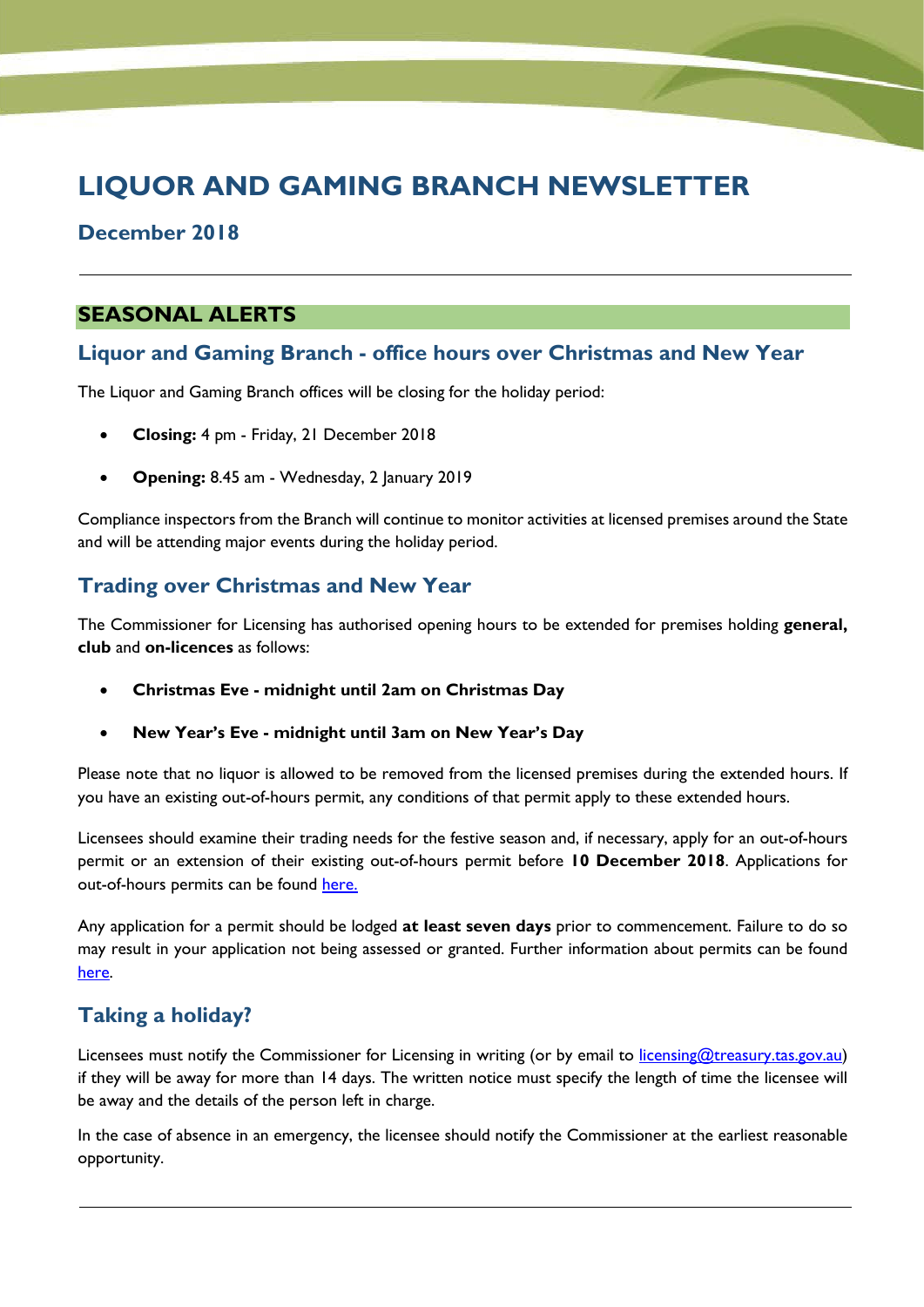# **REGULATORY NEWS**

# **Responsible Gambling Mandatory Code of Practice for Tasmania**

The final transitional changes following the review of the *Responsible Gambling Mandatory Code of Practice for Tasmania* took effect on **1 November 2018**. Consequential changes have been made to the associated Tasmanian Liquor and Gaming Commission Rules. The Commission Rules can be found [here.](https://www.treasury.tas.gov.au/liquor-and-gaming/legislation-and-data/legislation-gaming/tasmanian-liquor-and-gaming-commission-rules)

One of the more significant measures related to the location of coin change machines, which are now required to be located in line of sight of main staffed areas of the licensed venue, be directly supervised by staff, and be in the position approved by the Commission. These areas will typically include bars and cashier areas, but are not limited to these examples. The key principle is that these areas must be regularly staffed to routinely monitor patron expenditure patterns and effectively observe situations that may require intervention.

### *Coin change machine locations subject to physical inspection to ensure compliance*

Following approval by the Commission, the locations of coin change machines will be subject to an on-site inspection by Compliance Inspectors of the Branch to complete the approval process. This will be undertaken as part of the normal inspection program and will confirm whether the location is adequate or whether a more suitable location is required. Should a coin change machine be found to be operating contrary to the approval, the Commission may take disciplinary action against the venue operator.

Should you have any queries or require further information regarding suitable locations for coin change machines in your venue, please contact the Branch on (03) 6166 4040 or email [gaming@treasury.tas.gov.au.](mailto:gaming@treasury.tas.gov.au)

# **Non Compliance - Sale of liquor through the internet or other media**

On 1 September 2016, changes were made to the *Liquor Licensing Act 1990* with respect to the sale of liquor through the internet or other media. All licensees were notified of these changes by letter in August 2016.

The Branch wrote to all licensees in mid-July 2017, following an audit showing that a number of licensees selling liquor over the internet were not meeting the requirements of the legislation. A Fact Sheet was provided to licensees to help in complying with the legislation, and is available through the link below:

#### <https://www.treasury.tas.gov.au/Documents/SaleofliquorthroughtheInternetorothermedia.pdf>

A recent random sample audit has shown that a number of licensees continue to be non-compliant with the legislative requirements. The following areas are highlighted as in need of attention:

When selling liquor over the internet licensees are required to:

- display their licence number prominently on their internet site and in any electronic or print advertising or publication related to their liquor sales;
- display prominently on their internet site a warning notice (in a form approved by the Commissioner for Licensing) advising that it is an offence for liquor to be sold to, or purchased by, a person under the age of 18 years of age;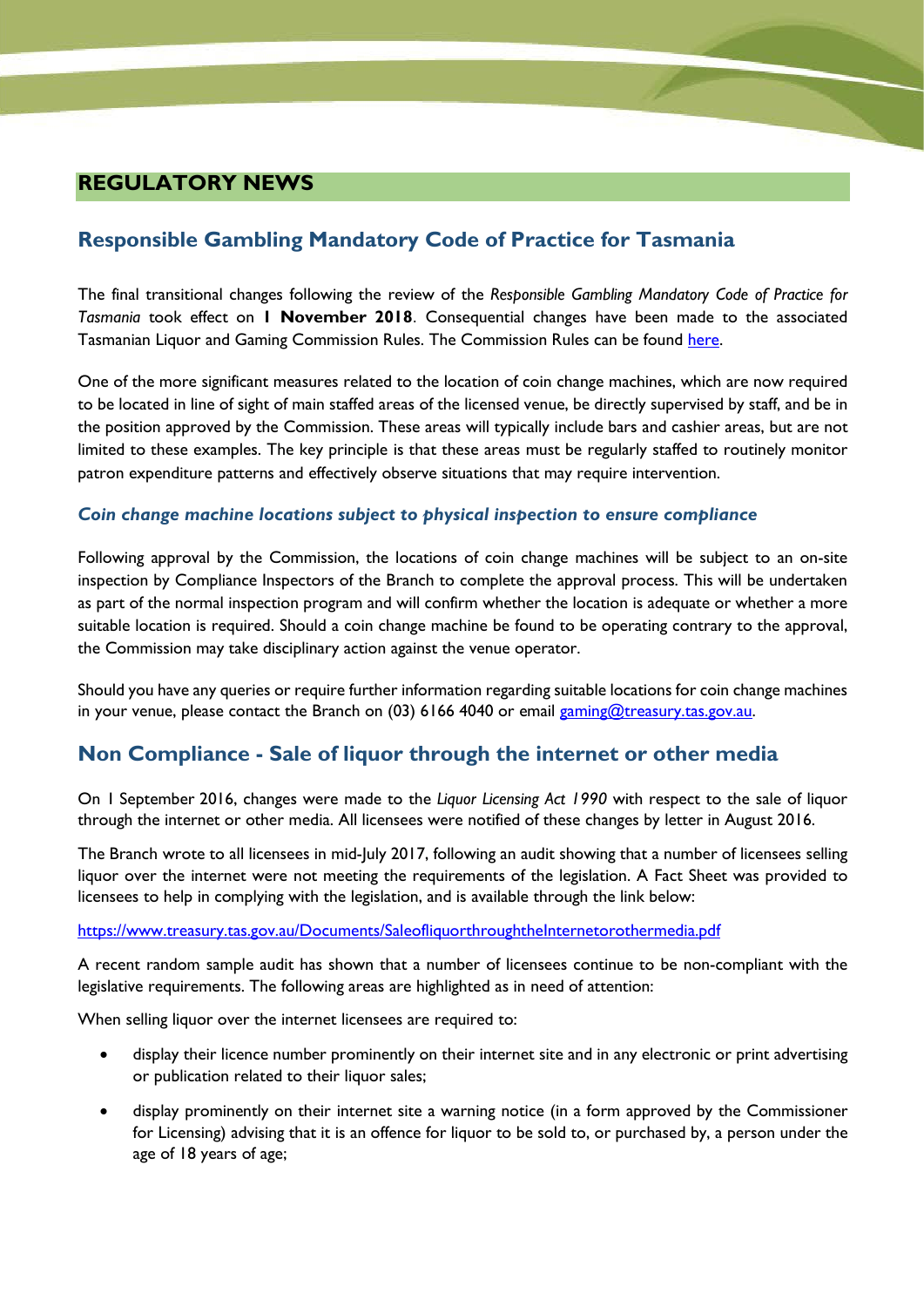- collect a purchaser's date of birth at the time at which agreement for the sale is made (in order to evidence that the purchase is not under 18 years of age) unless it has previously been supplied to the licensee; and
- provide written instructions to the person responsible for the delivery of the liquor requiring that the liquor be delivered to the adult purchaser, another responsible adult or in accordance with the purchaser's instructions (to ensure delivery is not accepted by a person under 18 years of age).

Licensees who sell liquor online are strongly encouraged to review and address their compliance as a priority, as further audits will be conducted and non-compliance may result in disciplinary action.

# **Streamlining record keeping requirements**

The Branch has reviewed record keeping requirements relating to the Responsible Conduct of Gambling and Responsible Service of Alcohol. The requirement for licensees or licence holders to maintain a physical register has been removed and this information can now be stored electronically. Details of the new record keeping requirements have been provided to licence holders by the Branch and are summarised below.

### *Changes to Responsible Conduct of Gambling Register*

From 1 November 2018, licence holders are now required to keep a record of all staff involved in gambling services which includes:

- name of each staff member;
- commencement date of employment;
- special employee licence number;
- expiry date of licence; and
- expiry date of the RCG qualification (five years after the issue date shown on the certificate).

These records can be kept electronically and must be produced if required by a Liquor and Gaming Inspector. Further information can be found [here.](https://www.treasury.tas.gov.au/liquor-and-gaming/gambling/resources-for-licence-holders)

### *Changes to Responsible Service of Alcohol Register*

From 1 October 2018, licensees are required to retain a copy of the RSA certificate issued to any staff member involved in the sale and service of liquor, or evidence of a staff member's enrolment in an approved course. Licensees must be able to produce the certificates, or evidence of enrolment when required and are now able to keep the records electronically. Further information can be found [here.](https://www.treasury.tas.gov.au/liquor-and-gaming/liquor/responsible-service-of-alcohol)

# **Tasmanian Gambling Exclusion Scheme Fact Sheet for Licensed Premises Gaming Licensees**

Recently, the Tasmanian Liquor and Gaming Commission has increased its focus on the effectiveness of the Tasmanian Gambling Exclusion Scheme and the implications of venues not maintaining appropriate records or excluded persons not being identified. These are examples of serious breaches. On 10 October 2018 the Commission wrote to all licence holders outlining the importance of protecting excluded persons from gambling harm and enclosing information on how to respond if an excluded person was located within their venue.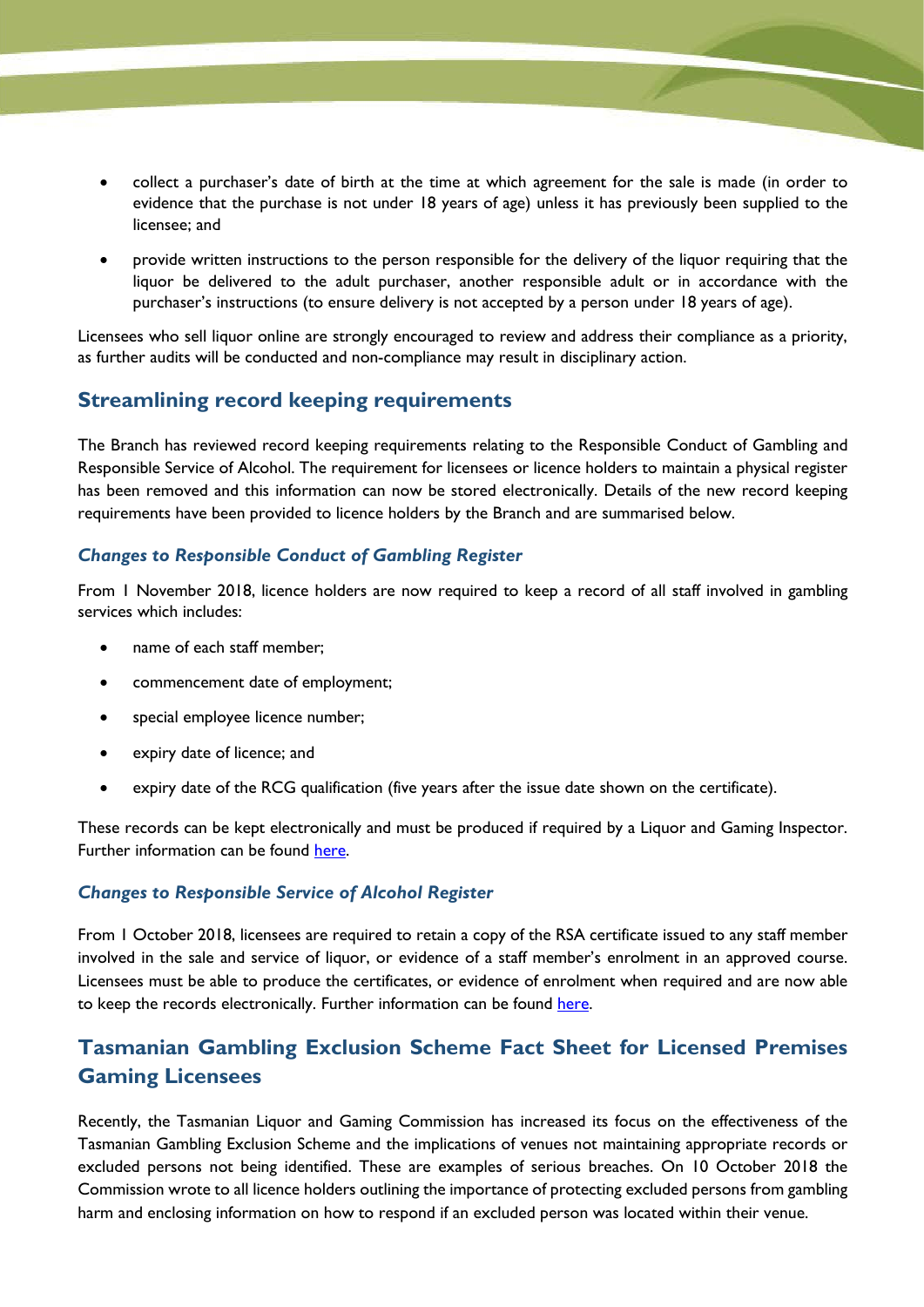The Commission has determined to take disciplinary action if venues are found to not have performed their responsibilities in the correct manner.

# **Applications for 'takeaway' liquor sales from restaurants**

The Commissioner for Licensing has recently refused applications from restaurants seeking to provide takeaway liquor to patrons. Consideration of an application for the authority to sell liquor for consumption off the premises to customers who are purchasing a meal (whether dine-in or takeaway), is not a straightforward matter and the onus is on applicants to make a credible case for the Commissioner's consideration as to why these types of 'takeaway' sales should be authorised either under a liquor licence or a liquor permit. In recent examples, arguments put forward by applicants, although genuinely held, have not been sufficient to satisfy the Commissioner that proposals meet the requirement of the *Liquor Licensing Act 1990* and the Regulations. These arguments have included that:

- taking a partly consumed bottle of wine home would ensure that customers receive value for money as their purchase does not go to waste. It might also reduce the risk of over consumption on the premises and drink driving;
- liquor products from a geographic region should be matched with cuisine from that region and specific brands may not always be available for purchase from mainstream bottle shops;
- it would increase business sales; and
- customers have reasonably requested it.

When considering an application for a liquor licence or permit, including varying existing conditions, the Commissioner considers each case on its merits and must ensure that his decision supports the objects of the act, including minimising harm from the misuse of liquor and ensuring that supply of liquor is in the best interests of the community.

For further information about the best interests of the community as prescribed in the legislation, access the fact sheet available at: <https://www.treasury.tas.gov.au/liquor-and-gaming/liquor/liquor-guides-and-fact-sheets>

# **A reminder on the special licence condition - Sale of Tasmanian beer only**

Special licences for tourist focussed venues will often have a condition restricting sale to Tasmanian produced liquor. With regard to beers, that condition will usually only permit the sale of Tasmanian brewed beer manufactured by a Tasmanian owned company. Brewers such as by Boags and Cascade are not Tasmanian owned companies and their product cannot be sold under a special licence with such a condition. Licence holders must be sure to check the conditions of their liquor licence and comply accordingly.

# **New requirements for sellers of liquor to Northern Territory**

The Branch has recently written to all licence holders advising of changes to liquor legislation in the Northern Territory (NT) to minimise the harms associated with high-alcohol volume, low-cost alcoholic beverages in the NT.

From **1 October 2018**, liquor retailers who are based outside of the NT and who sell liquor by retail into the NT need to:

hold a new NT 'interstate retailer licence' (apply online with no fee); and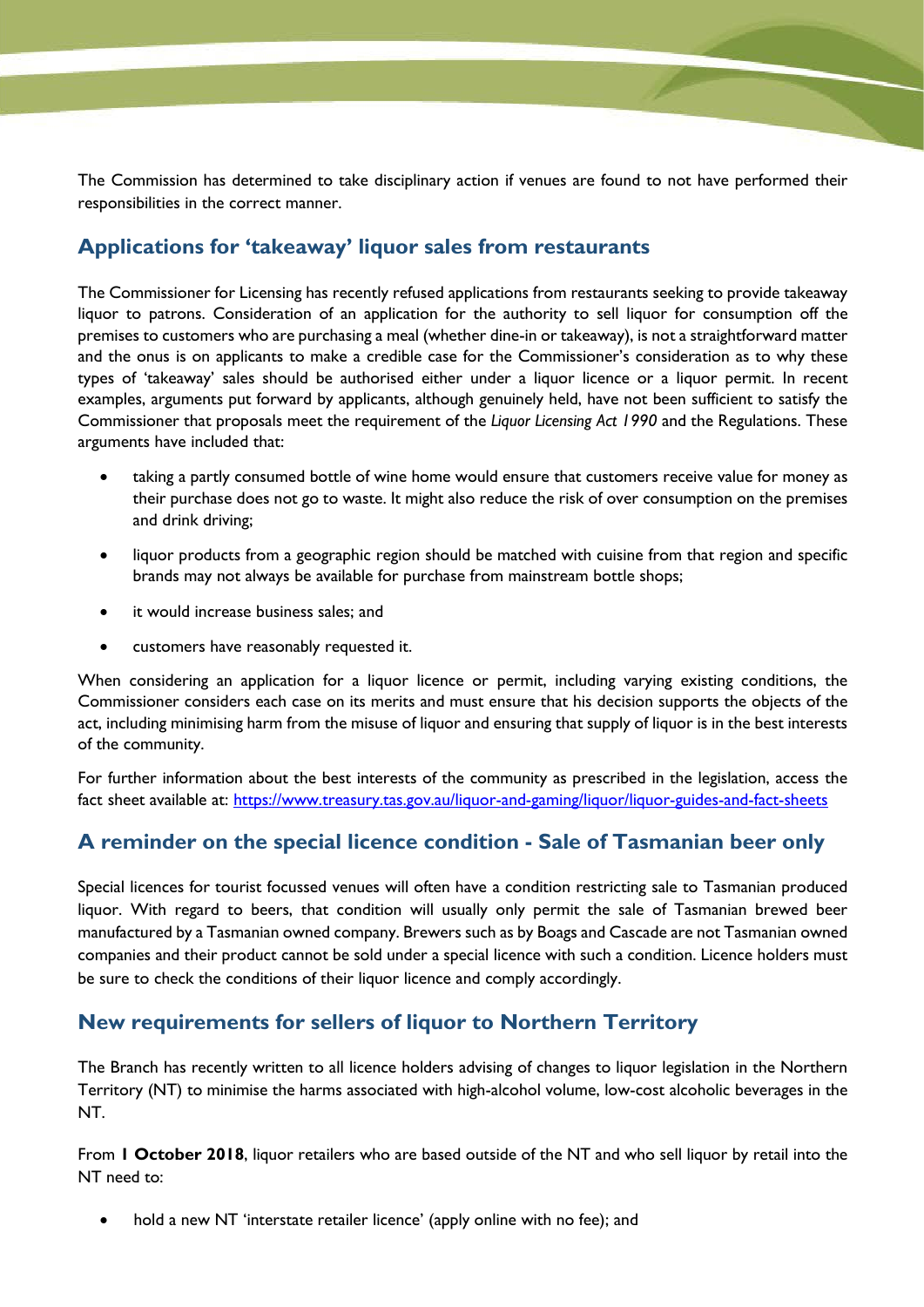• comply with a new minimum unit (floor) price for alcohol of \$1.30 per standard drink.

In addition, an interstate licensed retailer is required to:

- comply with the conditions of their home state or territory licence;
- provide data to the NT regulator to be used to assess the impact of the minimum unit price on reducing alcohol related harms; and
- comply with obligations in relation to liquor promotions.

More information and the NT interstate retailer licence online application are available from this link: <https://alcoholreform.nt.gov.au/floor-price>

# **Licensed premises recorded CCTV surveillance**

The Commissioner for Licensing recently determined to require all liquor licensed premises that are permitted to trade after 2 am to have recorded CCTV (closed circuit television) surveillance in operation at all times the premises is open for trade.

This decision follows industry consultation and formalises what is already best practice among many of the responsible premises that are currently trading within these hours. The Commissioner considers that measures such as requiring recorded CCTV surveillance have been successfully implemented in other Australian jurisdictions to support the minimisation of alcohol-related harms.

The new requirement to upgrade, obtain or install a CCTV surveillance system will not commence until 1 March 2019, which will enable existing permit holders sufficient time to transition. Any new permit issued from 1 December 2018 that permits trade after 2 am will be issued with the CCTV surveillance conditions with a commencement date of 1 March 2019.

In conjunction with this decision to require surveillance, the Commissioner for Licensing has also approved a minimum standard of CCTV surveillance titled CFLRS002. These surveillance standards formalise the previous surveillance guidelines for licensees published by the Liquor and Gaming Branch.

Information about the Commissioner for Licensing Surveillance Standards CFLRS002 can be found [here.](https://www.treasury.tas.gov.au/Documents/CFLRS002%20-%20Technical%20Standards%20for%20recorded%20CCTV%20Surveillance%20for%20Licensed%20Premises.pdf)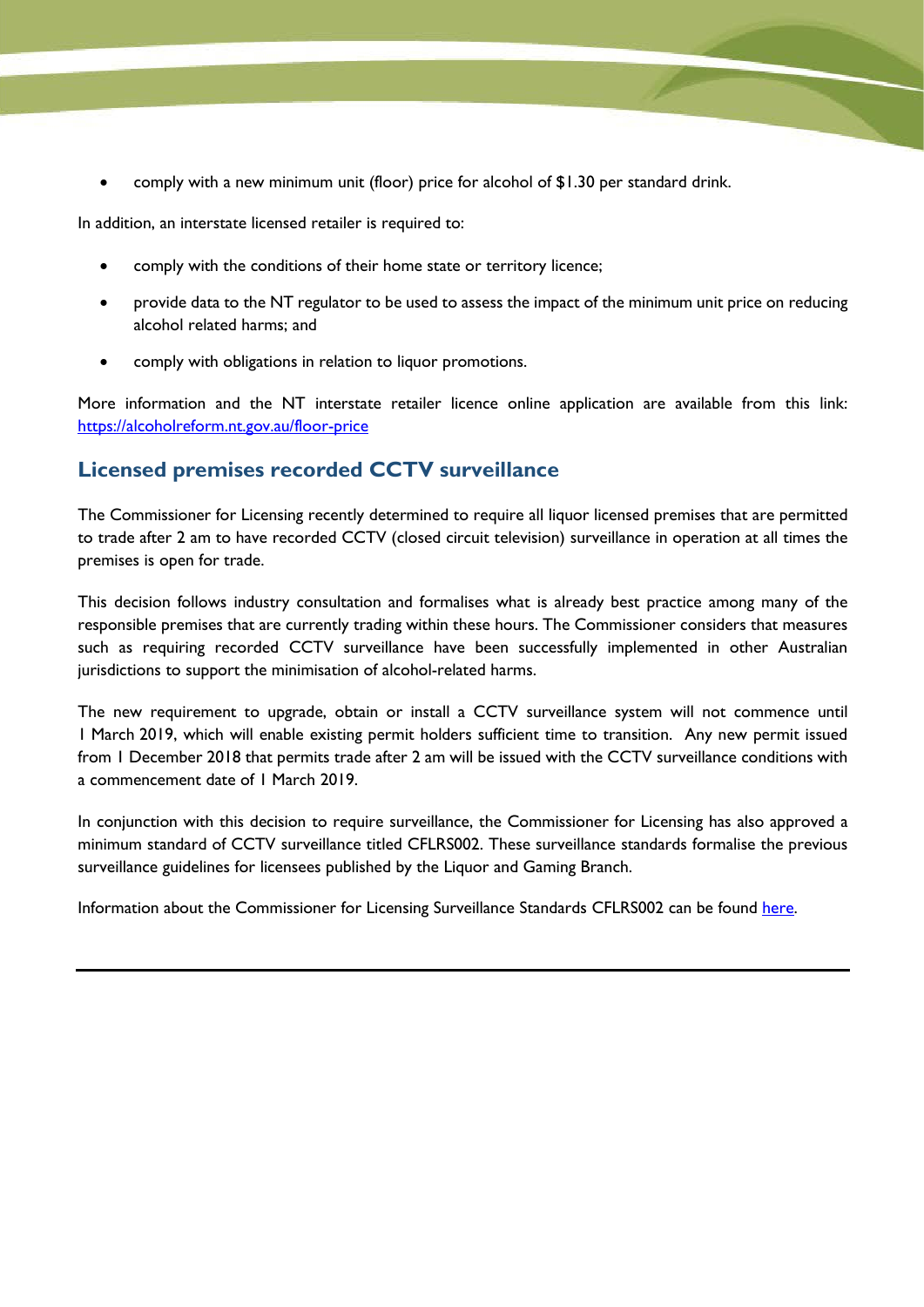# **Disciplinary action taken by the Commissioner for Licensing July 2018 – October 2018**

| <b>Licence holder</b>          | <b>Section of</b><br>Act | <b>Breach</b>                                                           | <b>Outcome</b>    |
|--------------------------------|--------------------------|-------------------------------------------------------------------------|-------------------|
| Craig Ferrar<br>(Joe's Garage) | 99(j)                    | Having an associate of a licensee who is not<br>a fit and proper person | Letter of Censure |

# **Disciplinary action taken by the Tasmanian Liquor and Gaming Commission July 2018 - October 2018**

| <b>Licence holder</b>                                                  | <b>Section of</b><br>Act | <b>Breach</b>                                                                                                            | <b>Outcome</b>     |
|------------------------------------------------------------------------|--------------------------|--------------------------------------------------------------------------------------------------------------------------|--------------------|
| Julfran Pty Ltd<br>(Globe Hotel)                                       | 92(2)                    | Failure to provide a system for staff to<br>view information on excluded patrons                                         | Fined \$3 180      |
| Grassroots Café Pty<br>Ltd (Crown Inn)                                 | 92(2)                    | Failure to satisfactorily maintain exclusion<br>records                                                                  | Fined \$3 180      |
| Grassroots Café Pty<br>Ltd (Crown Inn)                                 | 92(2)                    | Failure to maintain Keno and EGM<br>Logbook                                                                              | <b>Fined \$795</b> |
| Grassroots Café Pty<br>Ltd (Crown Inn)                                 | 92(2)                    | Failure to maintain Responsible Conduct<br>of Gambling register                                                          | Letter of Censure  |
| Grassroots Café Pty<br>Ltd (Crown Inn)                                 | 92(2)                    | Failure to maintain a clock in the keno<br>area that met the regulatory size<br>requirements                             | Letter of Censure  |
| <b>UBET TAS Pty Ltd</b>                                                | 76ZNF(c)                 | Sent player loyalty program upgrade email<br>to excluded customers                                                       | Fined \$31 800     |
| Australian National<br>Hotels Pty Ltd<br>(Wrest Point Hotel<br>Casino) | 98                       | Allowed a gaming machine to be played<br>whilst it did not function in the manner it<br>was designed                     | Fined \$15 900     |
| Tasmanian Country-<br>Club Casino Pty Ltd                              | 92(2)                    | Allow a non-Premium Player Program member<br>access to a Premium Player Program member-<br>only automatic teller machine | Fined \$7 950      |